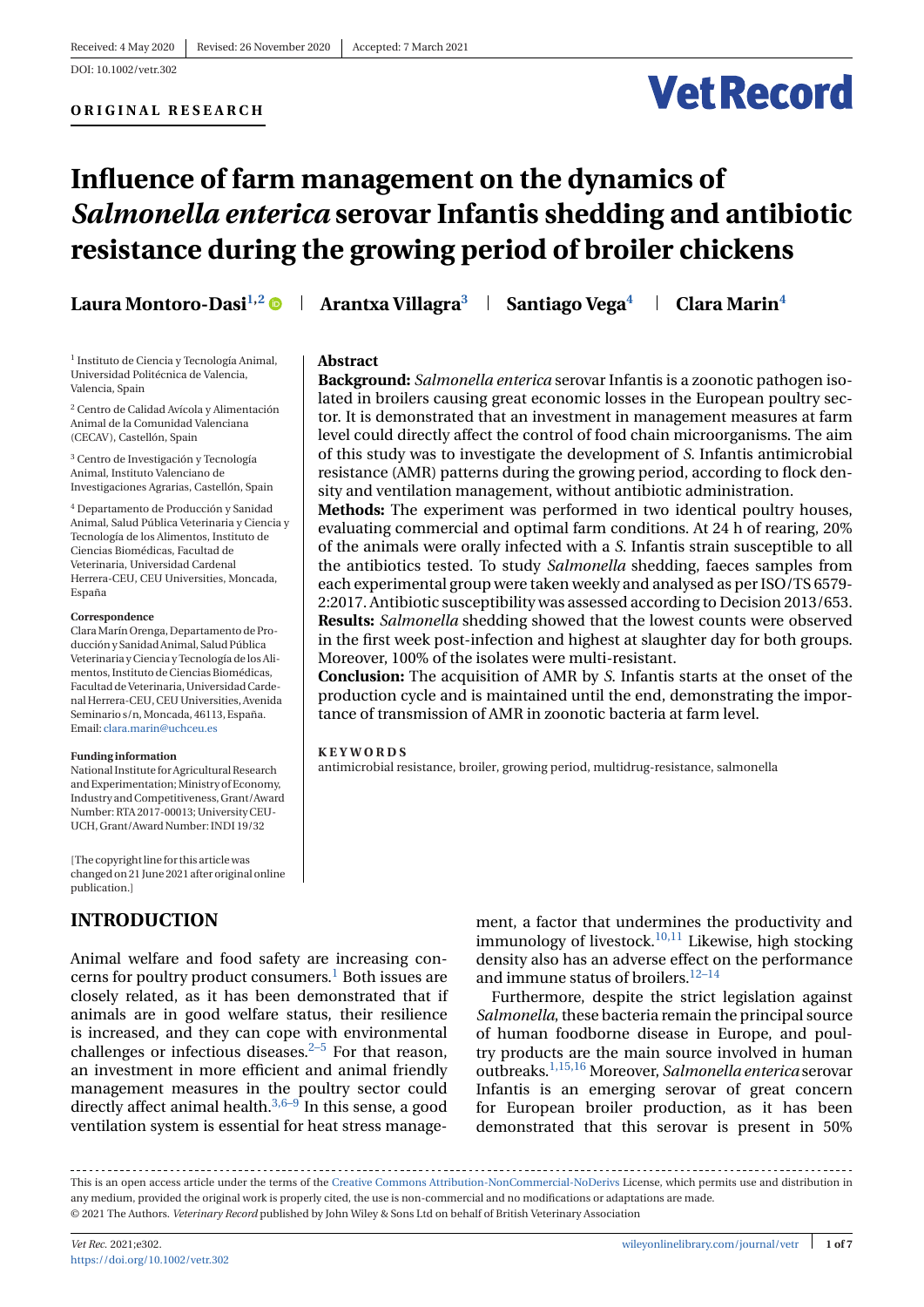of *Salmonella* contaminated broiler meat samples analysed.[16,17](#page-5-0) Consequently, nowadays *S*. Infantis control at farm level is one of the main objectives for the poultry sector.

One hypothesis that explains the emergence of *S*. Infantis in the poultry sector is its ability to gain antimicrobial resistance (AMR) from the gut microbiota and/or environment. $18-20$  Moreover, a novel megaplasmid has been identified that represents a recent evolutionary change in the pathogenicity and stress tolerance of local *S*. Infantis population.<sup>[21](#page-5-0)</sup> In this context, AMR control in the field requires effective surveillance programs, proper food handling practices and prudent use of antibiotics throughout the production cycle[.22,23](#page-5-0) However, to be able to establish adequate control measures, it is necessary to have better knowledge of the epidemiology of this serovar.

In accordance with the increasing consumer concern for animal welfare and the public health issue of AMR, the objective of this study was to investigate the development of *S*. Infantis AMR during the broiler growing period, according to density and ventilation management.

## **METHODS**

In this experiment, all animals were handled according to the principles of animal care published by Spanish Royal Decree 53/2013.<sup>24</sup>

## **Experiment design**

The study was performed in two identical poultry houses of an experimental poultry farm at the Center for Research and Animal Technology (CITA-IVIA, in its Spanish acronym *Valencian Institute for Agrarian Research*, Segorbe, Spain). For this purpose, two different environmental farm conditions, commercial farm conditions (CFC) (house 1) and optimal farm conditions (OFC) (house 2), were evaluated. For CFC, chicks were housed at 35 kg/ $m^2$  density, and non-optimal parameters of ventilation were applied (allowing a maximum concentration of ammonia of 25 ppm). While in OFC, the animals were housed in low density at 17 kg/ $m^2$ , and ventilation was provided within the optimal parameters (allowing a maximum concentration of ammonia of 10 ppm).

To this end, day-old-chicks (Ross) (males and females) were distributed in two identical poultry houses ( $n = 1062$ , 531 per house). Within each of the houses, 204of 531 animals were located in 12 pens with wood shavings as bedding material. The rest of the animals (327/531) were housed in the remaining space using also wood shavings as bedding material to simulate production conditions. The house was supplied with programmable electrical lights, automated electric heating and forced ventilation. The environmental temperature was gradually decreased from  $32^{\circ}$ C (1 day) to  $19^{\circ}$ C (42 days) following common practice in poultry production. The experimental pelleted feed was commercial feed according to standard diets for broilers. Two different diets were

offered to the birds: starter (1–21 days) and grower (21– 42 days). Only one batch of feed per age (starter and grower) was provided. Nutritional and product analysis were assessed before the arrival of animals. Feed was weighed, manually distributed and added *ad libitum*. Furthermore, the mortality and the presence of diarrhea were registered daily. Finally, animals were weighed at weekly intervals, and feed consumption per pen was recorded.

## **Salmonella infection**

At 24 h after placing, 20% of birds/pen were orally infected with *S*. Infantis. The experimental infection was done with 100 µl of a *S*. Infantis diluted at an infective titter of  $10^4$  CFU/ml. The strain was selected from a database of *Salmonella* strains isolated from the *Salmonella* National Control Program (CECAV, in its Spanish acronym *Centro de Calidad Avícola y Alimentación Animal de la Comunidad Valenciana*, Castellón, Spain). To ensure that this strain was susceptible to all antibiotics studied, antimicrobial susceptibility was tested according to the European Committee on Antimicrobial Susceptibility Testing guidelines. $25$  The source for zone diameters used for interpretation of the test was [http://www.eucast.org/clinical\\_breakpoints/.](http://www.eucast.org/clinical_breakpoints/) The strain of *S*. Infantis was inoculated into Mueller-Hinton agar (Scharlab, S.L., Barcelona, Spain) to form a bacterial lawn, the antibiotic disks were added, and plates were incubated at  $37^{\circ}C \pm 1^{\circ}C$  for  $24 \pm 3$  h.

#### **Salmonella detection and identification**

*Salmonella* status of the chicken houses was tested before the arrival of the animals in accordance with ISO 6579-1:2017[.26](#page-5-0) In addition, *Salmonella* status of the flock was tested at the arrival day, collecting samples of meconium  $(n = 250)$  and delivery box liners  $(n=10).^{27}$ 

*Salmonella* enumeration was assessed as per ISO/TS 6579-2:2017[.28](#page-5-0) Animals were sampled at different times throughout the growing period (7, 14, 21, 28, 35 and 42 days of age). For each sampling time and house (CFC vs. OFC), faeces samples (25 g) were directly collected from each pen per duplicate  $(n = 24)$ . Once in the laboratory, two pools of samples from each replicate per house  $(n = 2)$ pools/treatment/house) were homogenized and transferred into 225 ml of Buffered Peptone Water (Scharlab, S.L., Barcelona, Spain). Afterwards, 2.5 ml of the suspension was transferred into an empty tube. Serial 1:5 dilutions were made from each tube and incubated at  $37^{\circ}$ C for  $18 + 2$  h. After incubation, 20 ul was transferred onto Rappaport Vasiliadis agar plates (MSRV, Difco, Valencia, Spain) and incubated at 41.5◦C for 24–48 h. Suspected plates were streaked into XLD medium (Scharlab, S.L., Barcelona, Spain) and incubated at 37 $°C \pm 1°C$  for 24  $\pm$  3 h. Then, API-20E test (Biomerieux, S.L., Barcelona, Spain) was performed to confirm *Salmonella*. Finally, for the estimation of Most Probable Number, the software described by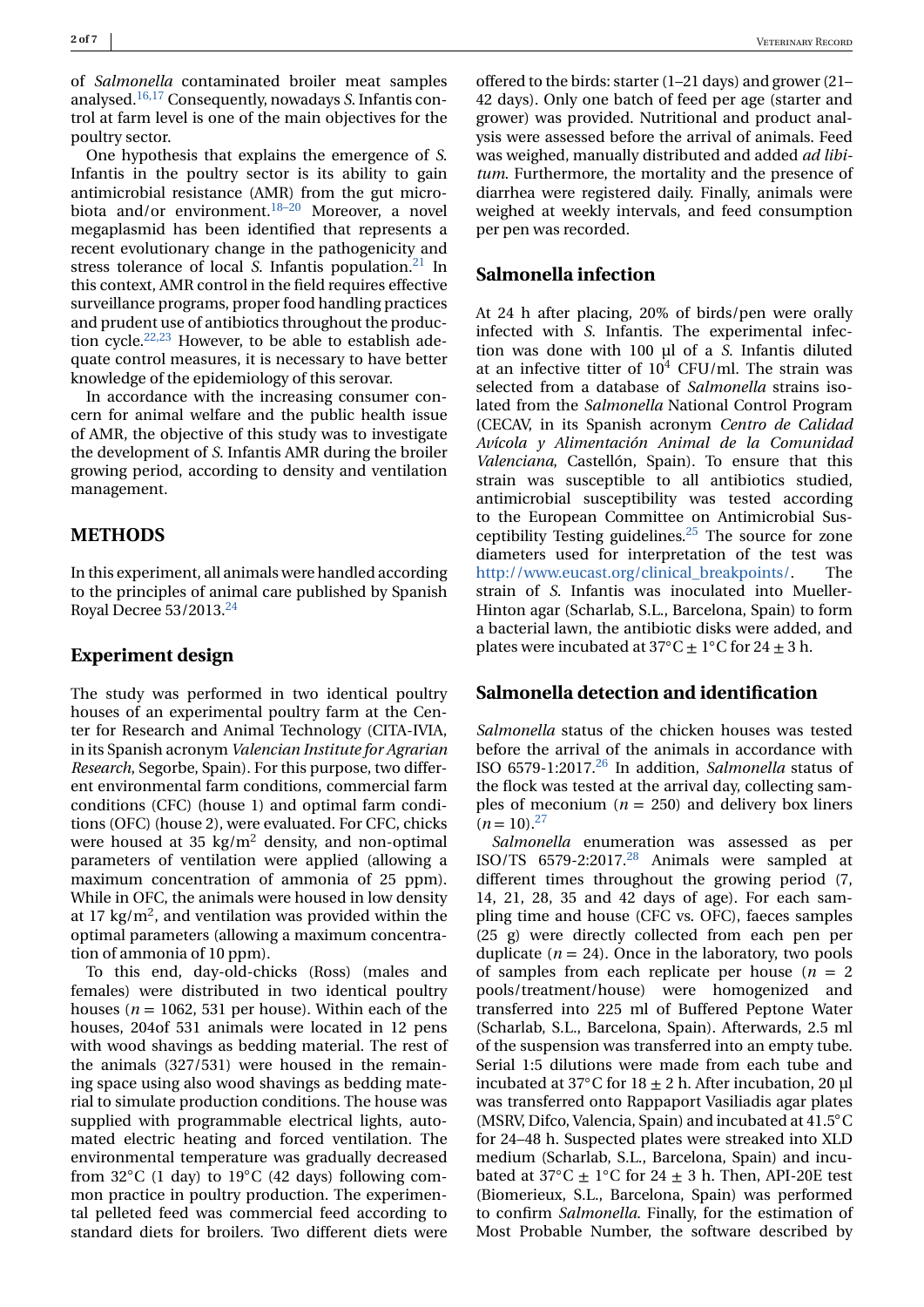

**FIGURE 1** *Salmonella* excretion dynamic in CFC and OFC during growing period.  $^{\mathrm{a,b}}$  : different superscripts means significant differences with a  $p\text{-value} < 0.05$ 

Jarvis et al was used, and the results were transformed into logarithms ( $log_{10}$  CFU/g).<sup>29</sup> To confirm that the isolates were obtained from the original inoculum, *Salmonella* strains were serotyped at CECAV, using the Kauffman-White-Le Minor scheme[.30](#page-5-0)

# **Antimicrobial susceptibility test**

Antimicrobial susceptibility of the strains isolated was tested as reported above. The antibiotics selected were those set forth in Decision  $2013/652^{31}$  including two quinolones: ciprofloxacin (CIP) (5 µg) and nalidixic acid (NAL) (30 µg); three b-lactams: ampicillin (AMP) (10 µg), cefotaxime (CTX) (30 µg) and ceftazidime (CAZ) (30 µg); one phenicol: chloramphenicol (CHL) (5 µg); one potentiated sulfonamide: trimethoprim-sulfamethoxazole (SXT) (1.25/23.75 µg); one polymyxin: colistin (CST) (10 µg); one macrolide: azithromycin (AZM) (15 µg); one glycylcycline: tigecycline (TGC) (15 µg); one aminoglycoside: gentamycin (GEN) (10 µg) and one pyrimidine: trimethoprim (TMP) (5 µg). MDR was defined as acquired resistance to at least one agent in two or more antimicrobial classes.<sup>32</sup>

# **Statistical analysis**

ANOVA test was used to study the dynamics of *S*. Infantis shedding and AMR during growing period under different farm conditions (CFC and OFC). A *p*value < 0.05 was considered to indicate a statistically significant difference. Analyses were carried out using a commercially available software application (SPSS 24.0 software package; SPSS Inc., Chicago, IL, 2002).

# **RESULTS**

During this experiment, all the productive parameters were according to the breed standards, and no signs of intestinal disease were observed. Thus, no antibiotics were administered in this study.

# **Salmonella excretion**

At the start of the trial, negative *Salmonella* status of the chicken houses and the day-old-chickens was confirmed. Moreover, all the *Salmonella* strains isolated during this study were serotyped as *S*. Infantis.

Results obtained for CFC and OFC are presented in Figure 1. For both environmental farm conditions studied, the lowest excretion of *S*. Infantis was observed in the first week post-infection (wpi). Then, for CFC, *S*. Infantis detection increased until 14 days and then became stable until the end of growing period ( $p$ -value  $\lt$  0.05). However, for OFC, *S*. Infantis counts increased until 21 days of the growing period and then remained stable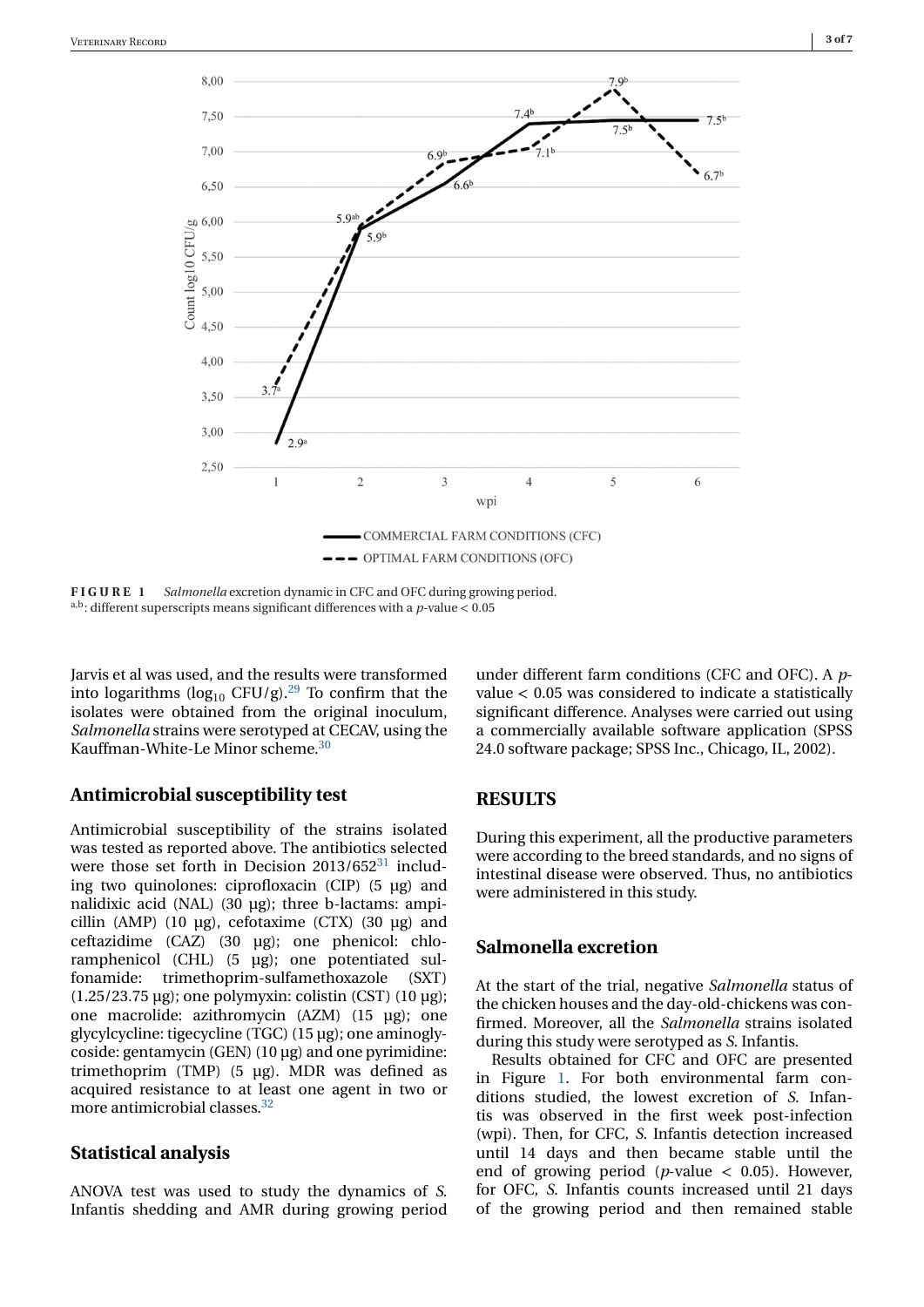| Environmental<br>conditions | wpi                     | N<br>pools     | CIP            | <b>NAL</b>     | <b>CTX</b>       | CAZ            | <b>AMP</b>       | <b>CHL</b>       | <b>SXT</b>     | <b>CST</b>   | <b>AZM</b>       | <b>TGC</b>       | <b>GEN</b>   | <b>TMP</b>     |
|-----------------------------|-------------------------|----------------|----------------|----------------|------------------|----------------|------------------|------------------|----------------|--------------|------------------|------------------|--------------|----------------|
| <b>CFC</b>                  | $\mathbf{1}$            | $\mathbf{2}$   | $\overline{2}$ | $\overline{c}$ | $\overline{c}$   | $\mathbf{1}$   | $\mathbf{0}$     | $\mathbf{0}$     | $\overline{c}$ | $\mathbf{0}$ | $\mathbf{0}$     | $\boldsymbol{0}$ | $\mathbf{0}$ | $\overline{2}$ |
|                             | $\overline{2}$          | $\mathbf{2}$   | $\overline{c}$ | $\overline{c}$ | 1                |                | $\mathbf{0}$     | $\mathbf{0}$     | $\overline{2}$ | 1            | $\mathbf{0}$     | $\mathbf{0}$     | $\Omega$     | 2              |
|                             | 3                       | $\mathbf{2}$   | $\overline{2}$ | 2              | $\mathbf{0}$     | $\overline{0}$ | $\mathbf{0}$     | $\mathbf{0}$     | 2              | $\Omega$     | $\mathbf{0}$     | $\mathbf{0}$     | $\Omega$     | 2              |
|                             | 4                       | $\mathbf{2}$   | $\overline{c}$ | 2              | $\boldsymbol{0}$ | $\mathbf{1}$   | $\boldsymbol{0}$ | $\boldsymbol{0}$ | $\overline{c}$ | $\bf{0}$     | $\boldsymbol{0}$ | $\boldsymbol{0}$ | $\bf{0}$     | $\overline{c}$ |
|                             | $\overline{\mathbf{5}}$ | $\mathbf{2}$   | $\overline{c}$ | $\overline{c}$ | $\boldsymbol{0}$ | $\mathbf{0}$   | $\mathbf{0}$     | $\mathbf{0}$     | 1              | $\mathbf{0}$ | $\mathbf{0}$     | $\boldsymbol{0}$ | $\mathbf{0}$ | 2              |
|                             | 6                       | $\mathbf{2}$   | $\overline{2}$ | $\overline{c}$ | $\mathbf{0}$     | $\mathbf{0}$   | $\mathbf{0}$     | $\mathbf{0}$     | $\overline{c}$ | $\mathbf{0}$ | $\overline{2}$   | $\mathbf{0}$     | $\mathbf{0}$ | $\overline{2}$ |
|                             | <b>Total</b>            | 12             | 12             | 12             | 3                | 3              | $\bf{0}$         | $\bf{0}$         | 11             | 1            | $\overline{2}$   | $\bf{0}$         | $\bf{0}$     | 12             |
| <b>OFC</b>                  | 1                       | $\mathbf{2}$   | $\overline{c}$ | $\overline{c}$ | $\overline{c}$   | $\mathbf{1}$   | $\mathbf{0}$     | $\mathbf{0}$     | 2              | $\mathbf{0}$ | $\mathbf{0}$     | $\mathbf{0}$     | $\Omega$     | $\overline{2}$ |
|                             | $\mathbf{2}$            | $\overline{2}$ | $\overline{2}$ | $\overline{2}$ | 1                | $\overline{0}$ | $\mathbf{1}$     | $\mathbf{1}$     | $\overline{c}$ | $\Omega$     | $\mathbf{0}$     | $\mathbf{0}$     | $\Omega$     |                |
|                             | 3                       | $\overline{2}$ | $\overline{c}$ | $\overline{c}$ | $\mathbf{0}$     | $\mathbf{0}$   | $\mathbf{0}$     | $\mathbf{0}$     | 2              | $\mathbf{0}$ | $\mathbf{0}$     | $\boldsymbol{0}$ | $\mathbf{0}$ | 2              |
|                             | 4                       | $\mathbf{2}$   | $\overline{c}$ | $\overline{c}$ | 1                | $\mathbf{1}$   | 1                | $\mathbf{0}$     | $\overline{c}$ | $\mathbf{0}$ | $\mathbf{0}$     | $\mathbf{0}$     | $\mathbf{0}$ | 2              |
|                             | 5                       | $\overline{2}$ | $\overline{2}$ | 2              | $\mathbf{0}$     | $\mathbf{0}$   | $\mathbf{0}$     | $\mathbf{0}$     | $\overline{c}$ | $\mathbf{0}$ | $\mathbf{0}$     | $\mathbf{0}$     | $\Omega$     | $\overline{2}$ |
|                             | 6                       | $\overline{2}$ | $\overline{2}$ | $\overline{c}$ | $\mathbf{0}$     | $\mathbf{0}$   | $\mathbf{0}$     | $\mathbf{0}$     | $\overline{c}$ | $\mathbf{0}$ | $\overline{c}$   | $\mathbf{0}$     | $\Omega$     | 2              |
|                             | <b>Total</b>            | 12             | 12             | 12             | 4                | $\overline{2}$ | $\mathbf{2}$     | 1                | 12             | $\bf{0}$     | $\overline{2}$   | $\bf{0}$         | $\bf{0}$     | 11             |

**TABLE 1** Antibiotic resistance isolates according to the antibiotic and the moment of the growing period in commercial (CFC) and optimal farm conditions (OFC)

Abbreviations: AMP, ampicillin; AZM, azithromycin; CAZ, ceftazidime; CHL, chloramphenicol; CIP, ciprofloxacin; CST, colistin; CTX, cefotaxime; GEN, gentamycin; NAL, nalidixic acid; SXT, trimethoprim-sulfamethoxazole; TGC, tigecycline; TMP: trimethoprim.

until the end of growing ( $p$ -value  $\lt$  0.05). However, no statistically significant differences were found between treatments (CFC vs. OFC) in *Salmonella* counts ( $p$ -value  $> 0.05$ ).

# **Prevalence of antibiotic resistance and multidrug-resistance**

Although the *S*. Infantis strain used to infect the animals was completely susceptible to all antibiotics tested at the time of infection, and no antibiotics were administered during the growing period, *Salmonella* isolates obtained from both groups  $(n = 24)$  were MDR after 1 wpi. No statistically differences were found between experimental conditions (CFC vs. OFC) and the time of sampling  $(p$ -value > 0.05).

For CFC, the highest percentages of AMR were found to CIP (100%,  $n = 12$ ), NAL (100%,  $n = 12$ ) and TMP (100%, *n* = 12), followed by SXT (91.7%, *n* = 11), CTX (25.0%, *n* = 3), CAZ (25.0%, *n* = 3), AZM (16.7%, *n* = 2) and finally, CST  $(8.3\%, n=1)$ . No resistance was found against AMP, CHL, GEN and TGC. Regarding resistance dynamic through the entire growing period, at 1 wpi, *S*. Infantis strains showed resistance to CIP, NAL, CTX, CAZ, SXT and TMP. It is important to highlight that at 2 wpi, resistance to CST also appeared. However, from the third wpi onwards, only resistance to CIP, NAL, SXT and TMP remained until slaughter day (Table 1).

In the case of OFC, the highest AMR percentages were observed to CIP (100%,  $n = 12$ ), NAL (100%,  $n = 12$ ) and SXT (100%,  $n = 12$ ), followed by TMP  $(91.7\%, n = 11)$ . The remaining antibiotics showed a lower AMR percentage: CTX (33.3%, *n* = 4), CAZ (16.7%, *n* = 2), AMP (16.7%, *n* = 2), AZM (16.7%, *n* = 2)

and CHL (8.3%,  $n = 1$ ). Regarding the AMR dynamics during the growing period, at 1 wpi and at the slaughter day, *S*. Infantis strains were resistant to the same antibiotics of CFC isolated strains. However, in OFC no resistance to CST appeared during the growing period (Table 1).

Abbreviations: AMP, ampicillin; AZM, azithromycin; CAZ, ceftazidime; CHL, chloramphenicol; CIP, ciprofloxacin; CST, colistin; CTX, cefotaxime; GEN, gentamycin; NAL, nalidixic acid; TGC, tigecycline; TMP, trimethoprim; SXT, trimethoprim-sulfamethoxazole.

## **Antibiotic resistance patterns**

A number of *Salmonella* strains isolated resistant to the different antibiotics tested according to different environmental farm conditions (CFC and OFC) are presented in Table [2.](#page-4-0)

Overall, 11 different resistance patterns were observed. The combination of CIP-NAL-SXT-TMP  $(37.5\%, n = 9)$  was the pattern most frequently observed, followed by CIP-NAL-SXT-AZM-TMP  $(16.67\%, n=4)$ .

# **DISCUSSION**

The present study examined the development of *S*. Infantis AMR in broiler chickens during the growing period, comparing two different environmental conditions according to density and ventilation parameters. To our best knowledge, this is the first study in scientific literature to evaluate the effect of these management measures at farm level on *S*. Infantis epidemiology.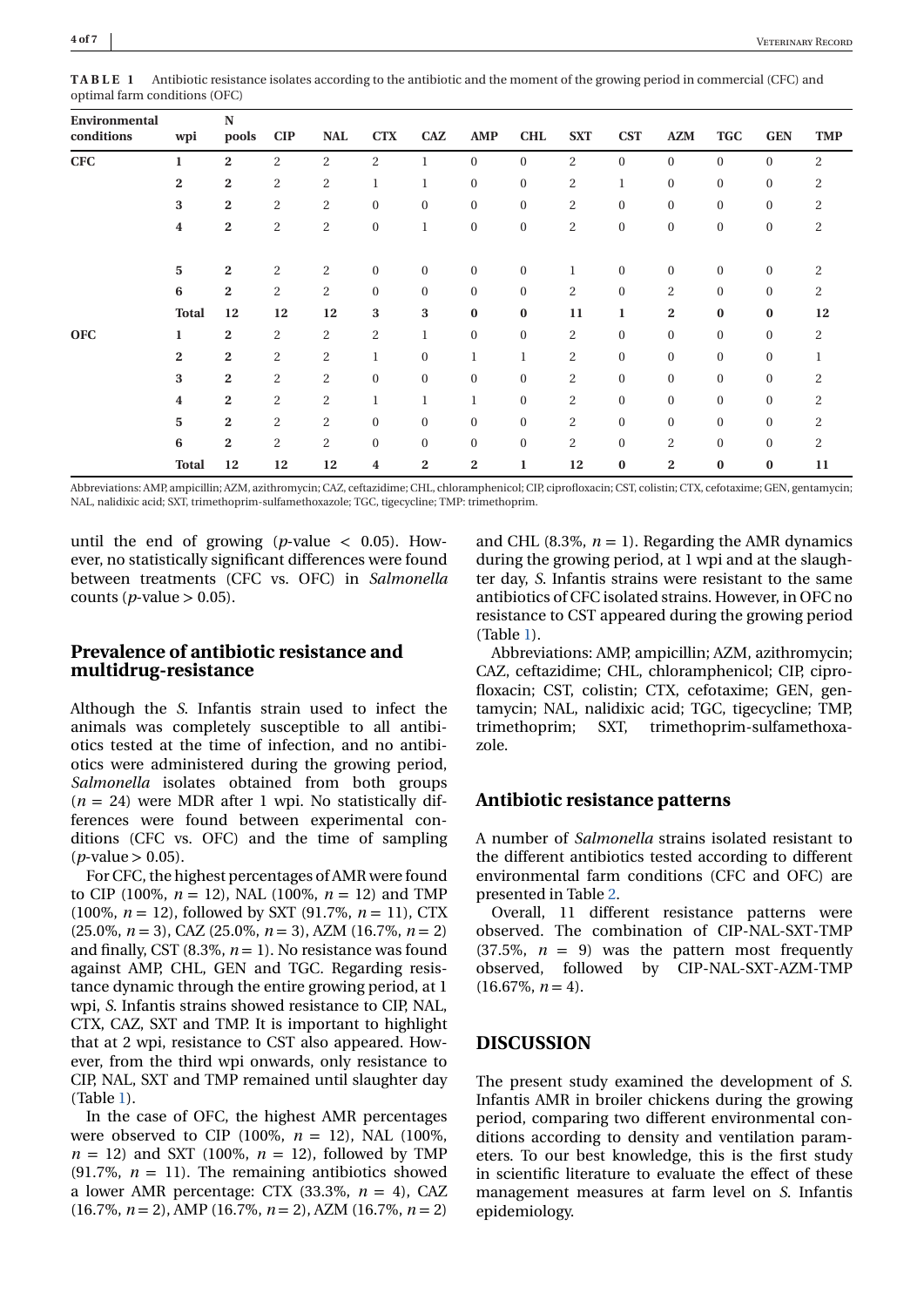<span id="page-4-0"></span>**TABLE 2** Number of Salmonella strains isolated resistant to the different antibiotics tested according to different environmental farm conditions

|                             | Number of AMR to the indicated number of antibiotics |          |              |   |               |               |   |  |              |          |    |              |  |
|-----------------------------|------------------------------------------------------|----------|--------------|---|---------------|---------------|---|--|--------------|----------|----|--------------|--|
| Environmental<br>conditions |                                                      |          | $\mathbf{2}$ | 3 | 4             | 5             | 6 |  | 8            | 9        | 10 | <b>Total</b> |  |
| <b>CFC</b>                  |                                                      |          | $\Omega$     |   |               | $\mathcal{D}$ |   |  |              |          |    |              |  |
| <b>OFC</b>                  |                                                      | $\Omega$ | $\Omega$     |   | $\mathcal{D}$ |               |   |  | $\mathbf{r}$ | $\Omega$ |    |              |  |

Abbreviations: AMR, antimicrobial resistance; CFC, commercial farm conditions; OFC, optimal farm conditions.

On the day of placement, the negative *Salmonella* status of the chickens was confirmed. After infection, for CFC experimental group *S*. Infantis counts increased until 14 days and, for OFC until 21 days, without statistically significant differences between treatments. Our results agree with those reported previously by Marin and Lainez, when *Salmonella* detection in faeces increased until second week of age, coinciding with the maturation of the animals' immune system and remaining stable until processing  $\mathrm{d}$ ay.  $33,34$ 

In the European Union, a strict poultry welfare legislation has been set out at farm level. $35$  However, a large section of society calls for a continuous increase in animal welfare during the grow-out period.<sup>1</sup> In fact, different authors indicate that lower stress situations increase the potential of the immune system to protect the individual against pathogens.<sup>3,4,14,17,36-39</sup> However, the results of our study showed that the improvement in ventilation or density parameters of the flock has no effects in terms of either *Salmonella* shedding which is in line with Velasquez et al and Pulido-Landínez[.40,41](#page-6-0)

AMR rates of *Salmonella* isolates obtained since the start of the trial showed that no statistical differences were found between treatments, despite the improvement in management conditions. In addition, it is important to underscore that a high percentage of *S*. Infantis isolated during the growing period were MDR, although no antibiotics were administrated.<sup>16,23,42</sup>

Different hypotheses could explain this fact. Previous studies using genomic analysis of bacteria indicated they could acquire resistance profiles by incorporating different genetic elements through horizontal gene transfer from other bacteria and/or from the environment.[34,43–48](#page-6-0) In this sense, the commensal microbiota could acquire the AMR and, intestinal zoonotic bacteria such as *Salmonella* could acquire the AMR by conjugation, transformation or transduction mechanisms.<sup>49,50</sup> For that reason, different scientific studies underline the importance of developing sanitary measures at the interface between the environment and livestock farming.<sup>[51–53](#page-6-0)</sup> However, further studies are needed to confirm the main source of AMR of the *Salmonella* strains at farm level.

Moreover, in reference to AMR percentages obtained from different antibiotics assessed, it is important to highlight the results obtained against CST and TGC, as they are considered critically important antimicrobials used as last-resort drugs to treat human infectious diseases. $50,54$  On the one hand, no isolates showed AMR to TGC. The results agree with that reported by the European Food Safety Authority  $(EFSA)$ ,  $50$  and it might be explained by the restricted use to human in hospital treatments.<sup>55</sup> Conversely, the presence of AMR against CST could be due to its use in animal production for several years to treat infectious diseases and as a growth promotor<sup>[56](#page-6-0)</sup> and, as indicated by previous studies, resistant genes could remain in the environment and reach the microbiota of animals, and from there transmitted to zoonotic bacteria. Furthermore, it is important to note that the highest AMR obtained is to CIP, NAL, SXT and TMP. In 2020, EFSA reported very high levels of resistance to CIP, NAL and SXT in *Salmonella* isolated from broilers, and low levels of resistance to AMP and CHL, matching our results[.50](#page-6-0) Moreover, specifically for SXT and TMP, one hypothesis that could explain the results obtained in this study is that these antibiotics are permitted in Spain as therapeutic agents for antibacterial therapy in animal[.55](#page-6-0) This study reveals the importance of AMR monitoring in zoonotic and commensal bacteria in food-producing animals and their food products to be able to understand the development and diffusion of resistance, providing relevant risk assessment data, and evaluating targeted interventions.<sup>[50,57](#page-6-0)</sup>

In conclusion, the results of this study showed that when chicks are infected with the serovar *S*. Infantis at day one of the growing period, they continue shedding the bacteria in faeces until the processing day. Besides, the acquisition of AMR began at the onset of the production cycle and continued until the end, regardless of different management conditions applied. Nevertheless, it is important to highlight that no molecular studies of the microbiota interaction have been done in this study, which may restrict the interpretation of the results obtained. Thus, further deeply studies of the plasmids, pathogenicity islands or transposons are needed to achieve a better knowledge of *S*. Infantis AMR dynamics at the farm level, in order to establish better control programs and reduce its prevalence throughout the food chain.

# **ACKNOWLEDGEMENTS**

We wish to thank the 'Improvement of Production System-related Food Safety and End Products' research group (Veterinary Faculty, University CEU-Cardenal Herrera) for their technical support. English text version was revised by N. Macowan English Language Service. This research was supported by the National Institute for Agricultural Research and Experimentation and the Ministry of Economy, Industry and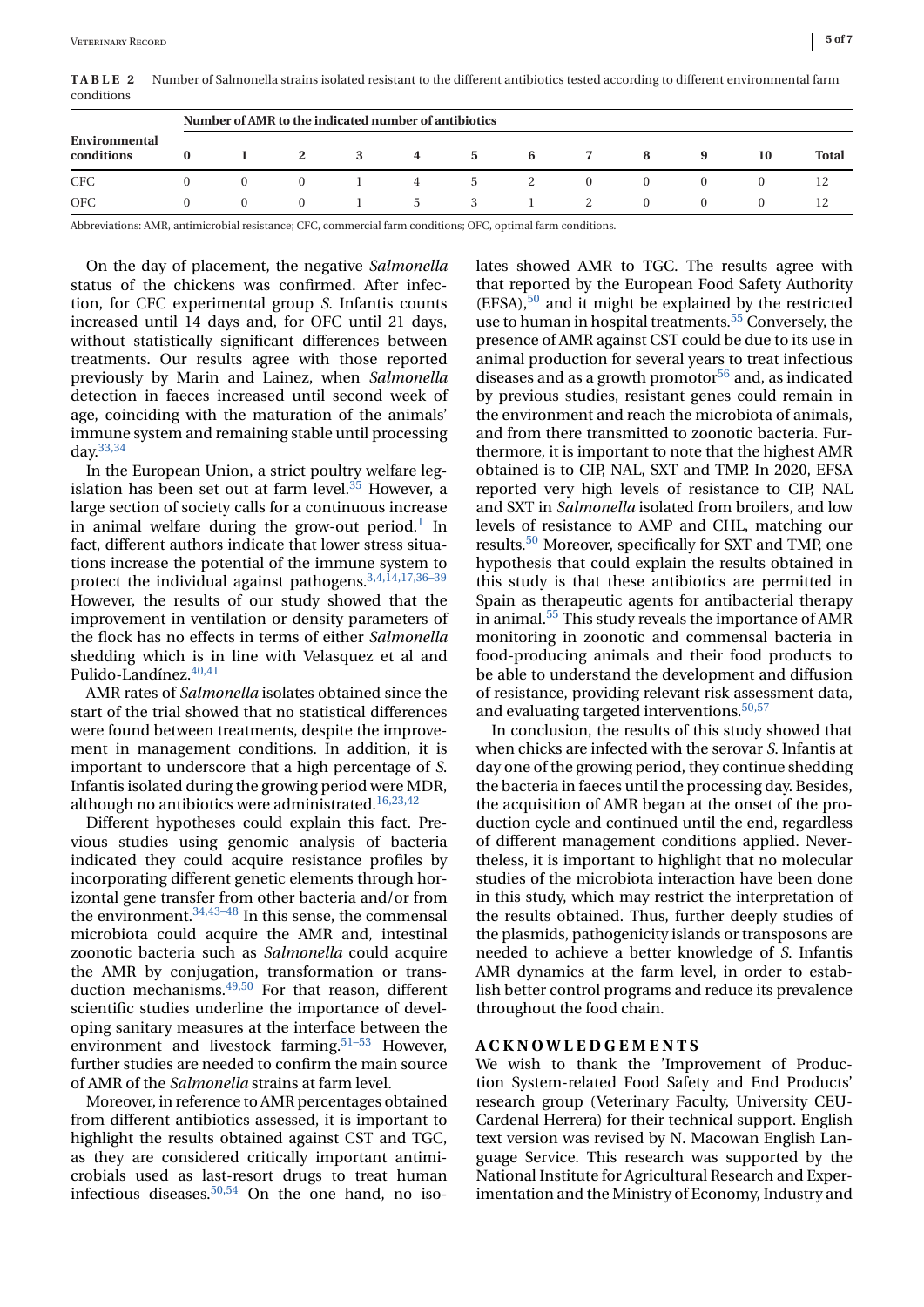<span id="page-5-0"></span>Competitiveness (RTA 2017-00013, Program: MINECO, Ministerio de Economía y Competitividad) and University CEU-UCH (INDI 19/32).

#### **CONFLICT OF INTEREST**

The authors declare no conflict of interest.

#### **AUTHOR CONTRIBUTIONS**

Data curation: L. Montoro-Dasi, C. Marin and S. Vega. Formal analysis: L. Montoro-Dasi and C. Marin. Funding acquisition: A. Villagra. Investigation: L. Montoro-Dasi and C. Marin. Methodology: A. Villagra and C. Marin. Writing-original draft: L. Montoro-Dasi and C. Marin. Writing-review and editing: A. Villagra, S. Vega and C. Marin. All authors have read and agreed to the published version of the manuscript.

## **ORCID**

*LauraMontoro-Dasi* [https://orcid.org/0000-0002-](https://orcid.org/0000-0002-3130-0933) [3130-0933](https://orcid.org/0000-0002-3130-0933)

#### **REFERENCES**

- 1. Bhaisare DB, Thyagarajan D, Churchil RR, Punniamurthy N. Bacterial pathogens in chicken meat: review. Int J Life Sci Res. 2014;2:2348–313.
- 2. Soleimani AF, Zulkifli I, Hair-Bejo M. Epigenetic modification: possible approach to reduce Salmonella enterica serovar enteritidis susceptibility under stress conditions. Avian Pathol. 2012;41:351–4.
- 3. Gomes AVS, Quinteiro-Filho WM, Ribeiro A. Overcrowding stress decreases macrophage activity and increases Salmonella Enteritidis invasion in broiler chickens. Avian Pathol. 2014;43:82–90.
- 4. Dawkins MS. Animal welfare and efficient farming: is conflict inevitable? Anim Prod Sci. 2017;57:201–8.
- 5. Swaggerty CL, Callaway TR, Kogut MH, Piva A, Grilli E. Modulation of the immune response to improve health and reduce foodborne pathogens in poultry. Microorganisms. 2019;7: 1–10.
- 6. Guardia S, Konsak B, Combes S. Effects of stocking density on the growth performance and digestive microbiota of broiler chickens. Poult Sci. 2011;90:1878–89.
- 7. Franz E, van der Fels-Klerx HJ, Thissen J, van Asselt ED. Farm and slaughterhouse characteristics affecting the occurrence of Salmonella and Campylobacter in the broiler supply chain. Poult Sci. 2012;91:2376–81.
- 8. Ben SN, Averós X, Estevez I. Technology and poultry welfare. Animals. 2016;6:1–21.
- 9. Rouger A, Tresse O, Zagorec M. Bacterial Contaminants of Poultry Meat: Sources, Species, and Dynamics. Microorganisms. 2017;5:50.
- 10. Farag MR, Alagawany M. Physiological alterations of poultry to the high environmental temperature. J Therm Biol. 2018;76:101-6.
- 11. Ranjan A, Sinha R, Devi I, Rahim A, Tiwari S. Effect of Heat Stress on Poultry Production and their Managemental Approaches. Int J Curr Microbiol Appl Sci. 2019;8:1548–55.
- 12. Qaid M, Albatshan H, Shafey T, Hussein E, Abudabos AM. Effect of stocking density on the performance and immunity of 1-to 14-d- old broiler chicks. Rev Bras Cienc Avic. 2016;18: 683–92.
- 13. Farhadi D, Hosseini SM, Dezfuli BT. Effect of house type on growth performance, litter quality and incidence of foot lesions in broiler chickens reared in varying stocking density. J BioSci Biotech. 2016;5:69–78.
- 14. Desoky AA. Grwoth Performance and Immune Response of Broiler Chickens Reared Under High Stocking Density and Vitamin E Supplementation. Egypt Poult Sci J. 2018;38:607–20.
- 15. EFSA and ECDC (European Food Safety Authority and European Centre for Disease Prevention and Control). Opinion of the scientific panel on biological hazards (BIOHAZ) related to the use of vaccines for the control of Salmonella in poultry. EFSA J. 2004;2:1–74.
- 16. EFSA and ECDC (European Food Safety Authority and European Centre for Disease Prevention and Control). The European Union One Health 2018 Zoonoses Report. EFSA J. 2019;17:e05926.
- 17. EFSA and ECDC (European Food Safety Authority and European Centre for Disease Prevention and Control). Salmonella control in poultry flocks and its public health impact. EFSA J. 2019;17:e05596.
- 18. Shah DH, Paul NC, Sischo WC, Crespo R, Guard J. Population dynamics and antimicrobial resistance of the most prevalent poultry-associated Salmonella serotypes. Poult Sci. 2016;96:687–702.
- 19. Abdi RD, Mengstie F, Beyi AF, Beyene T, Waktole H, Mammo B, et al. Determination of the sources and antimicrobial resistance patterns of Salmonella isolated from the poultry industry in Southern Ethiopia. BMC Infect Dis. 2017;17:1–12.
- 20. Cohen E, Davidovich M, Rokney A, Valinsky L, Rahav G, Gal-Mor O. Emergence of new variants of antibiotic resistance genomic islands among multidrug-resistant Salmonella enterica in poultry. Environ Microbiol. 2020;22:413–32.
- 21. Aviv G, Rahav G, Gal-Mor O. Horizontal transfer of the Salmonella enterica serovar infantis resistance and virulence plasmid pESI to the gut microbiota of warm-blooded hosts. MBio. 2016;7. DOI: 10.1128/mBio.01395-16.
- 22. Wallmann J. Antimicrobial resistance: challenges ahead. VetRecord. 2014;175:323–4.
- 23. Bangera SR, Umakanth S, Chowdhury G, Saha RN, Mukhopadhyay AK, Ballal M. Poultry: a receptacle for non-typhoidal salmonellae and antimicrobial resistance. Iran J Microbiol. 2019;11:31–8.
- 24. MAPA (Ministerio de Agricultura Pesca y Agricultura). Real Decreto 53/2013, de 1 de febrero, por el que se establecen las normas básicas aplicables para la protección de los animales utilizados en experimentación y otros fines científicos, incluyendo la docencia. Boletín Oficial del Estado 2013. 11370– 421. [https://www.boe.es/eli/es/rd/2013/02/01/53.](https://www.boe.es/eli/es/rd/2013/02/01/53)
- 25. Matuschek E, Brown DFJ, Kahlmeter G. Development of the EUCAST disk diffusion antimicrobial susceptibility testing method and its implementation in routine microbiology laboratories. Clin Microbiol Infect. 2014;20:O255–66.
- 26. ISO Standard. ISO ISO 6579-1:2017 microbiology of the food chain — horizontal method for the detection, enumeration and serotyping of Salmonella — Part 1: detection of Salmonella spp. [https://www.iso.org/standard/56712.html.](https://www.iso.org/standard/56712.html) Accessed Febrary 2020.
- 27. MAPA (Ministerio de Agricultura Pesca y Agricultura). Real Decreto 328 /2003, de 14 de marzo, por el que se establece y regula el plan sanitario avícola. Boletín Oficial del Estad 2003, p. 1-21. [https://www.boe.es/buscar/doc.php?id=BOE-A-2003-](https://www.boe.es/buscar/doc.php?id=BOE-A-2003-6802) [6802.](https://www.boe.es/buscar/doc.php?id=BOE-A-2003-6802) Accessed February 2020.
- 28. ISO Standard. ISO ISO/TS 6579-2:2012 microbiology of food and animal feed — horizontal method for the detection, enumeration and serotyping of Salmonella — Part 2: enumeration by a miniaturized most probable number technique. [https:](https://www.iso.org/standard/56713.html) [//www.iso.org/standard/56713.html.](https://www.iso.org/standard/56713.html) Accessed Febrary 2020.
- 29. Jarvis B, Wilrich C, Wilrich PT. Reconsideration of the derivation of Most Probable Numbers, their standard deviations, confidence bounds and rarity values. J Appl Microbiol. 2010;109:1660–7.
- 30. Grimont PAD, Weill F-X. Antigetic formulae of the Salmonella serovars. WHO Collaborating Cent Ref Res Salmonella. 2007;9:1–166.
- 31. EC (European Commission). Commission Implementing Decision of 12 November 2013 on the monitoring and reporting of antimicrobial resistance in zoonotic and commensal bacteria. Brussels, Belgium: European Commission; 2013.
- 32. EFSA and ECDC (European Food Safety Authority and European Centre for Disease Prevention and Control). EU protocol for harmonised monitoring of antimicrobial resistance in